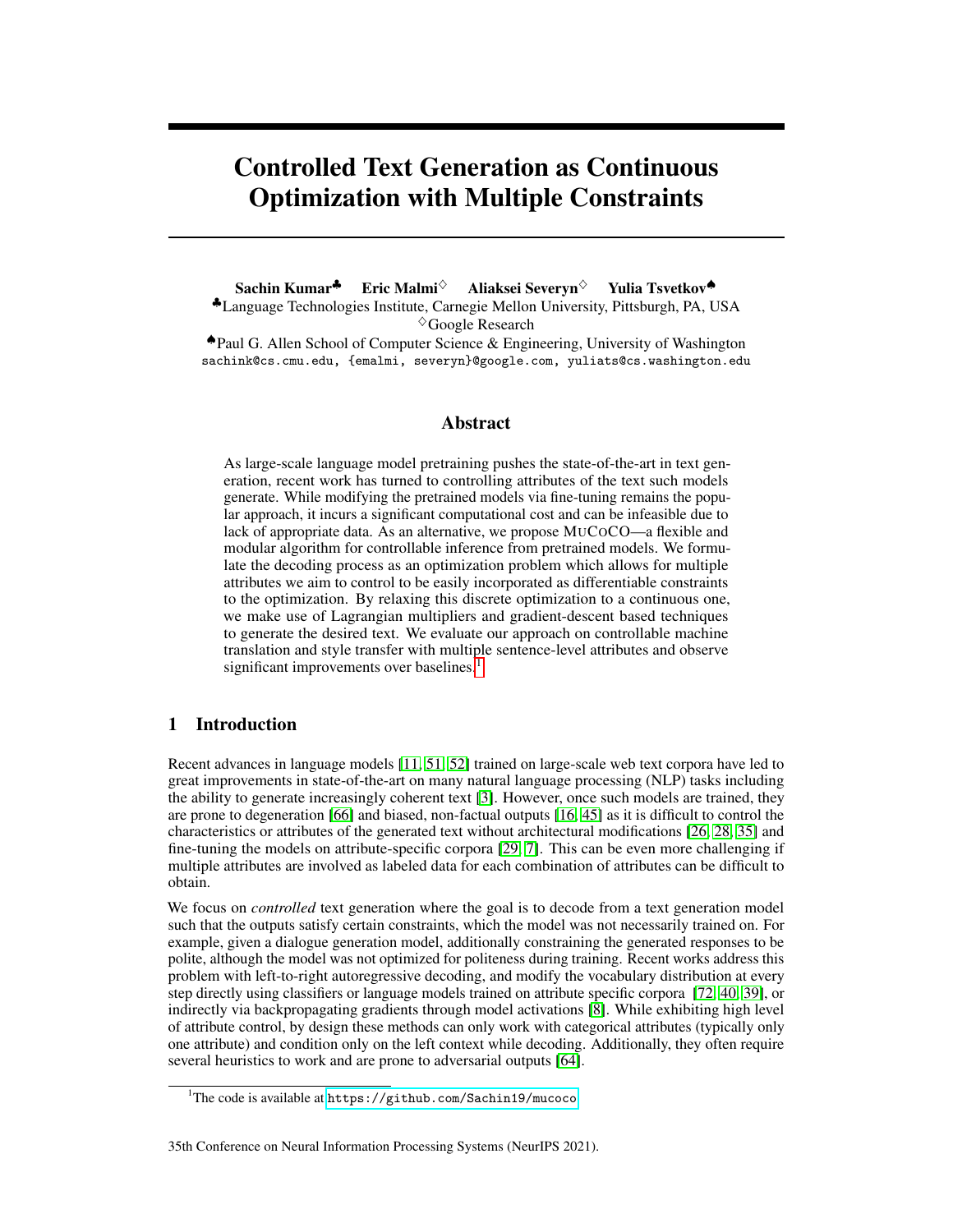To address these concerns, we propose the following decoding algorithm. Given a pretrained language model, we posit decoding from it as an optimization problem. First, we relax this discrete optimization problem to a continuous one by representing each token as a simplex on the target vocabulary [\[19\]](#page-10-5). This allows us to use continuous optimization techniques like gradient-descent considering each token distribution as parameters; while keeping the language model's parameters fixed ([§2\)](#page-1-0). Second, we represent each target attribute to control as a differentiable function. We formulate controllable decoding as a multi-objective optimization problem, with maximizing the log-probability of the language model as well as target attributes as objectives. To make this optimization feasible via gradient-descent, we repurpose it to a constraint optimization problem and solve the dual using the modified differential method of multipliers [\[48\]](#page-11-8). We call the algorithm MUCOCO, for incorporating multiple constraints through continuous optimization.

We validate MUCOCO on three conditional text generation tasks with different types of sentence level constraints: (1) Adding formality and cross-lingual similarity in a machine translation model; (2) Ensuring transfer and content-preservation in a style-transfer model, and finally (3) Incorporating multiple styles and attributes (e.g., formality, sentiment magnitude, writer's age group) in a paraphrasing model. With automatic as well as human evaluations we find that our proposed method outperforms strong baselines.

## <span id="page-1-0"></span>2 MUCOCO: Constrained Decoding as Multi-Objective Optimization

For a given language generation task, let G model the conditional probability  $p(y|x)$  of the output sequence  $y = y_1, \ldots, y_n$ , given the input sequence  $x = x_1, \ldots, x_n$ . This model can be parameterized using any differentiable architecture like Transformers [\[62\]](#page-12-3) or LSTMs [\[20\]](#page-10-6) and trained with any loss function [\[12,](#page-10-7) [30\]](#page-11-9), either autoregressively or non-autoregressively [\[17\]](#page-10-8). Traditionally, given an input x, decoding from such a model requires finding the output sequence with the highest probability or the lowest negative log-probability,  $y^* = \arg \min_{y \in \mathcal{Y}} -\log P(y|x)$ . Here  $\mathcal Y$  is the set of all possible output sequences. In practice, searching  $Y$  to find the highest probability generation is intractable as the space of possible sequences grows exponentially with sequence length and has also been shown to produce undesirable solutions [\[60\]](#page-12-4). In most prior work, simple heuristics like beam search, or sampling have been adopted to find approximate solutions, where the text is generated one token at a time (usually left to right) with the output of step t being fed to the input at step  $t + 1$ .

In this work, however, given  $G$  and an input sequence x, we are interested in finding an output sequence y that not only maximizes the output probability but also optimizes multiple objectives defined over x and y. More formally, we seek to find a y that minimizes all of the following objectives

<span id="page-1-1"></span>
$$
\mathbf{y}^* = \arg\min_{\mathbf{y}\in\mathcal{Y}}(-\log p(\mathbf{y}|\mathbf{x}), f_1(\mathbf{y}), \dots, f_u(\mathbf{y}), g_1(\mathbf{x}, \mathbf{y}), \dots, g_v(\mathbf{x}, \mathbf{y}))
$$
(1)

Here each  $f_i$  is a function defined over the output sequence y, for example, the negative log-probability of an attribute (e.g., formality) classifier we want the output sequence to satisfy. And each  $g_i$  is a function defined over both the input and output sequence, for example, semantic similarity between  $x$ and y [\[55\]](#page-12-5). We assume all  $f_i$  and  $g_j$  are differentiable. This is a multi-objective optimization with several possible solutions.

Since there are many objectives to minimize, a left-to-right decoding strategy like beam search or sampling will simply not work due to several reasons. First, the objectives  $f_i$  and  $g_j$  are sentence-level and hard to define accurately only on generated left-context [\[72,](#page-12-1) [40\]](#page-11-6). Even if we are able to define them, as we add more objectives this process becomes very computationally expensive. Following prior work [\[19,](#page-10-5) [50\]](#page-11-10), we formulate this as a continuous optimization process instead of a standard discrete one, and then use standard algorithms for continuous optimization (like gradient descent) for decoding. We maintain a soft-representation of the sequence  $y, \tilde{y} = (\tilde{y}_1, \dots, \tilde{y}_n)$ , where each  $\tilde{y}_k \in \Delta_V$  is a simplex over the target vocabulary of size V, representing the probability of the k-th token. To decode a sentence, we initialize each  $\tilde{y}_i$  uniformly over V, and treat the entire output sentence as the parameters for gradient descent keeping the parameters of  $\mathcal{G}, f_i, g_j$  fixed. After gradient descent has converged, we generate discrete text by selecting the token with the highest probability in  $\tilde{y}_k$ . We provide more details on the optimization procedure in [§2.2.](#page-3-0)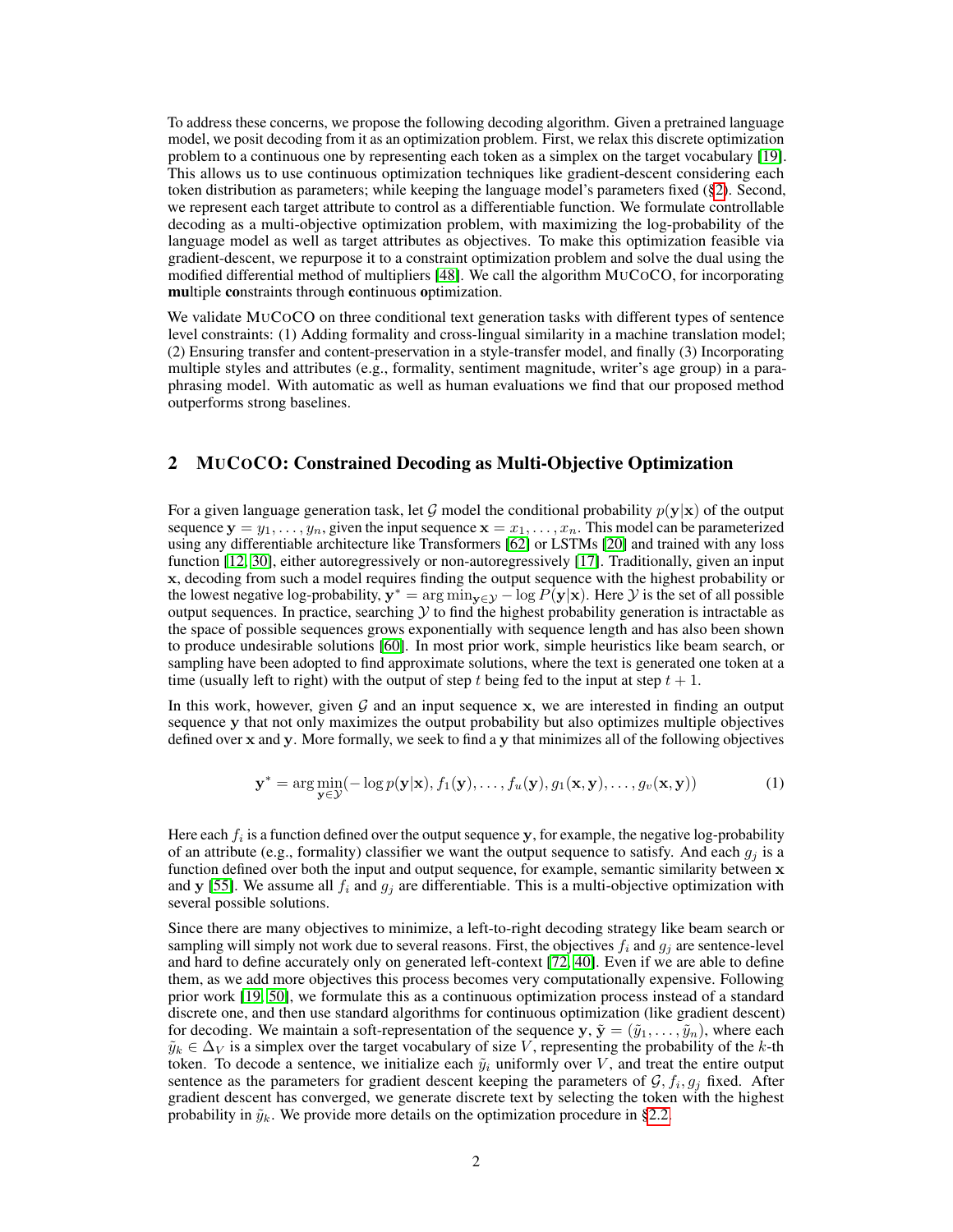To make optimization feasible, a multi-objective problem generally yields itself to the following formulation:

<span id="page-2-3"></span>
$$
\arg\min_{y} -\alpha \log p(\mathbf{y}|\mathbf{x}) + \sum_{i=1}^{u} \lambda_i f_i(\mathbf{y}) + \sum_{j=1}^{v} \mu_j g_j(\mathbf{x}, \mathbf{y}),
$$
\n(2)

for some statically or dynamically computed weights  $\lambda_i$  and  $\mu_j$  for each i and j, where  $\alpha + \sum_i \lambda_i +$  $\sum_j \mu_j = 1$ . Although this weighted summation formulation is intuitively appealing, it typically requires an expensive grid-search over the various scalings or use of a heuristic [\[25,](#page-10-9) [6,](#page-10-10) [18\]](#page-10-11). Furthermore, this formulation by definition assumes a trade-off between the different objectives by essentially assigning an importance weight to each of them. This problem is further exacerbated when different objectives have widely varying scales<sup>[2](#page-2-0)</sup> with smaller scale objectives just getting ignored. More concretely, a multi-objective formulation as we define in  $(1)$  admits several possible "optimal" solutions also known as the Pareto set [\[9\]](#page-10-12). The image of the Pareto set is called the Pareto front. Since we define all objectives using neural networks, the Pareto front in our case is non-convex, where linear combinations of objectives are shown to be unsuccessful in finding good solutions [\[36,](#page-11-11) [37,](#page-11-12) [10\]](#page-10-13) (see figure [1](#page-2-1) for an example).

<span id="page-2-1"></span>

Figure 1: Loss curves for gradient descent for different configurations for an example of machine translation with a cross-lingual semantic similarity constraint (XSIM  $<$  0.15). For each experiment, we do 100 steps of gradient descent (for clarity, we plot the loss values for every 10 steps). See [§3.2](#page-6-0) for detailed results. Left: In all cases one of the objectives is favored while the other fails to decrease. Middle: We observe fluctuations in the two losses. Right: The losses decrease much more smoothly leading to a better minimum.

Ideally, our goal is a tunable optimization algorithm that finds solutions on the Pareto front, i.e., every solution on the Pareto front should have a hyperparameter value for which the optimization algorithm finds that solution. In order to achieve this, we reframe our optimization problem as a Lagrangian optimization problem instead. We choose one of the losses as the primary objective and consider other losses as constraints. The goal is to minimize the primary loss subject to the secondary losses, each below a threshold value. More formally,

$$
\arg\min_{\mathbf{y}} - \log P(\mathbf{y}|\mathbf{x}) \text{ subject to}
$$

$$
f_i(\mathbf{y}) \le \epsilon_i, i \in \{1, \cdots, u\}
$$

$$
g_j(\mathbf{x}, \mathbf{y}) \le \xi_j, j \in \{1, \cdots, v\}.
$$

Here  $\epsilon_i$  and  $\xi_j$  are tunable hyperparameters whose values' change can result in different solutions on the Pareto front. This formulation leads to an intuitive interpretation of the decoding process that the generated text from the model  $G$  should satisfy the constraints while being as faithful to the primary objective as much as possible.[3](#page-2-2) Consequently, the Lagrangian we end up with looks similar to our original total loss linearly combined as in [\(2\)](#page-2-3) given by

$$
\mathcal{L}(y,\lambda_1,\ldots,\lambda_u,\mu_1,\ldots\mu_v)=-\log p(\mathbf{y}|\mathbf{x})-\sum_{i=1}^u\lambda_i(\epsilon_i-f_i(y))-\sum_{j=1}^v\mu_j(\xi_j-g_j(x,y))\qquad(3)
$$

<span id="page-2-2"></span><span id="page-2-0"></span><sup>2</sup>For example, classifier log-probabilities are in  $(0, \inf)$  while sentence similarities usually lie in [0,1].

<sup>&</sup>lt;sup>3</sup>For example, defining  $f_i(\mathbf{y}) = p(a|\mathbf{y})$  as the probability of a desired attribute a in y leads to a natural threshold of  $f_i(\mathbf{y}) > 0.5$ . For a well-calibrated  $f_i$ , an even higher threshold could be used for inducing highly indicative features of  $a$  in  $y$ .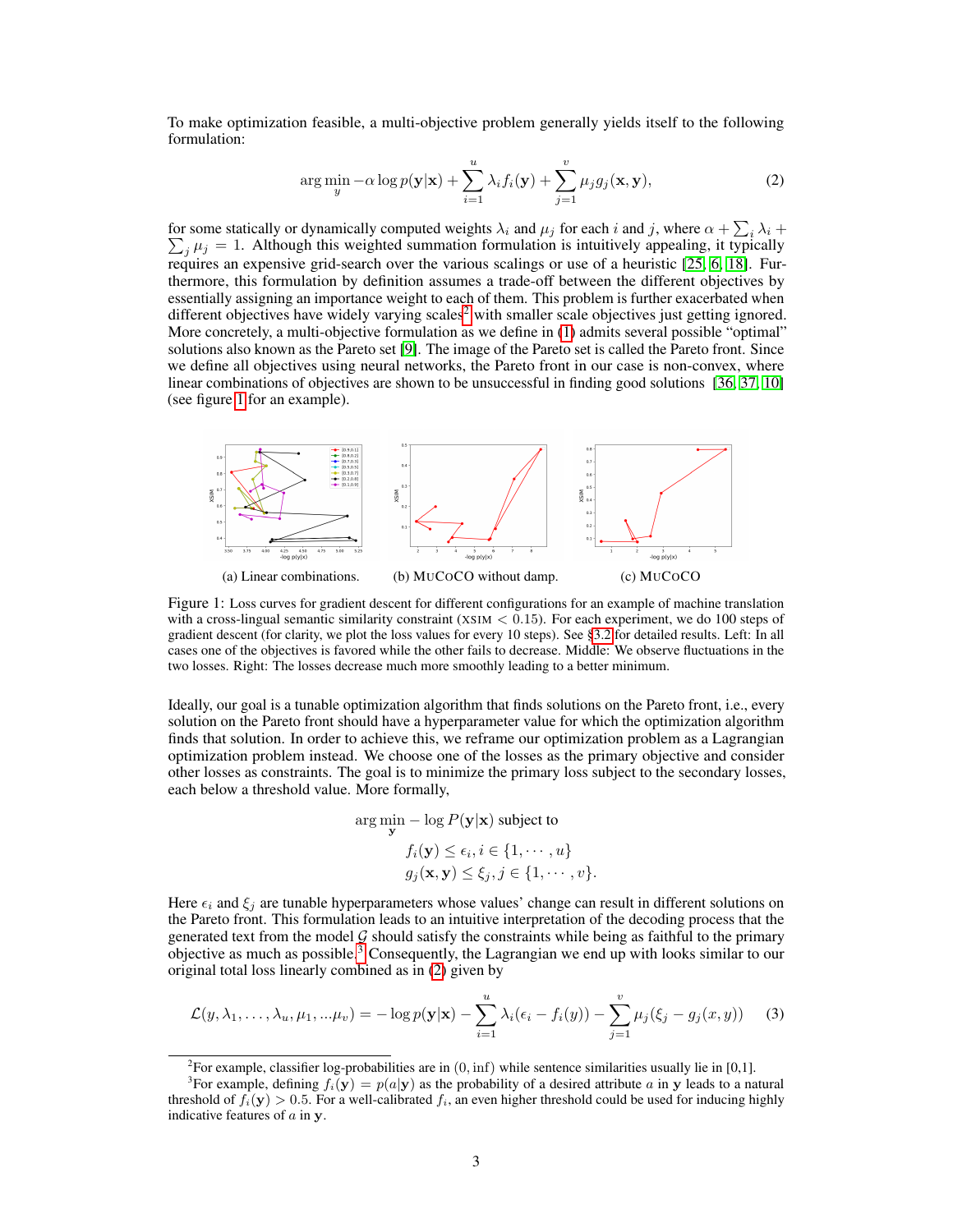where  $\lambda_i, \mu_j$  are Lagrange multipliers, and an optimal output y<sup>\*</sup> can be obtained as y<sup>\*</sup> =  $\arg\min_{\mathbf{y}} \max_{\lambda_i \geq 0, \mu_i \geq 0} \mathcal{L}(\mathbf{y}, \lambda_i, \mu_i)$ . However, the traditional method of solving the dual function to find  $\lambda_i, \bar{\mu}_j$  that matches  $\epsilon_i, \xi_j$ , respectively, again leads to a linear trade-off between the various objectives. When the Pareto front is non-convex as in our case, with gradient-descent, the constraints can be ignored and we still cannot always find optimal solutions by tuning  $\epsilon_i, \xi_j$  [\[48\]](#page-11-8).

#### 2.1 Modified Differential Method of Multipliers

The fundamental issue in both linear combination of objectives and solving the dual is that fixed scalings  $\lambda_i$  and  $\mu_i$  (manually pre-determined or obtained by solving the dual) do not work well with gradient descent to minimize for y. Following prior work on differential method of multipliers [\[48\]](#page-11-8), we propose to use a single gradient descent to optimize for both Lagrangian multipliers and y simultaneously as follows:

<span id="page-3-2"></span>
$$
\mathbf{y}^{(t)} = \mathbf{y}^{(t-1)} - \eta_1 \nabla_{\mathbf{y}} \mathcal{L}, \lambda_i^t = \lambda_i^{t-1} + \eta_2 \nabla_{\lambda_i} \mathcal{L}, \mu_i^t = \mu_i^{t-1} + \eta_2 \nabla_{\mu_i} \mathcal{L}.
$$
 (4)

We follow the gradient of  $\mathcal L$  downwards for the y (descent) and upwards for the multipliers (ascent) while making sure that the multipliers remain positive (by setting the multipliers to 0 whenever they become negative). Intuitively, this algorithm works by increasing the value of the multiplier with each gradient step as long as the constraint is violated. But when the constraint is suddenly satisfied and the multiplier is still large, it might take a number of gradient steps before the gradient descent pushes it to 0, thus causing the solution to be pushed further away from the constraint. As soon as the multipliers become 0 (or negative), the constraint is ignored and the process continues. However when the optimization hits the constraint again, this whole cycle repeats, resulting in "oscillations". We introduce a dampening parameter to each of the multipliers to reduce these oscillations (again following Platt and Barr [\[48\]](#page-11-8)) and update the Lagrangian as follows:

$$
\mathcal{L}(\mathbf{y}, \lambda_i, \mu_j) = -\log p(\mathbf{y}|\mathbf{x}) - \sum_{i=1}^u (\lambda_i - \zeta_i)(\epsilon_i - f_i(\mathbf{y})) - \sum_{j=1}^v (\mu_j - \nu_j)(\xi_j - g_j(\mathbf{x}, \mathbf{y})),
$$
 (5)

where  $\zeta_i = d * \text{stop-gradient}(\epsilon_i - f_i(y)), v_j = d * \text{stop-gradient}(\xi_j - g_j(x, y))$  and d is a hyperparameter.  $d$  does not affect the final  $y$ , just how quickly the algorithm converges to it (We use  $d = 1$  in all experiments). stop-gradient( $\cdot$ ) indicates that the argument is detached from the computational graph and does not contribute to the gradient computation. When a constraint is not satisfied  $(\epsilon_i - f_i(\mathbf{y}) < 0$ , hence  $\zeta_i < 0$ , the dampening parameter  $\zeta_i$  being negative incurs higher penalty on the violation than when not using any dampening, without actually increasing the value of  $\lambda_i$  too much. But when the constraint is satisfied, it helps quickly reduce the value of penalty being incurred on the constraint while the multiplier converges to 0.

#### <span id="page-3-0"></span>2.2 Optimization: Exponentiated Gradient Descent

Our goal is to generate a sequence of discrete symbols  $y = y_1, \ldots, y_T$ , where  $y_k$  is from the target vocabulary. To make continuous optimization like gradient descent feasible, we adopt a soft-relaxation [\[19\]](#page-10-5) to represent each  $y_k$  as a probability simplex,  $\tilde{y}_k \in \Delta_V$  (i.e.  $0 \le \tilde{y}_{kl} \le 1$  and  $\sum_{l=1}^{|V|} \tilde{y}_{kl} = 1$ ). Intuitively, it gives the probability of each token in the vocabulary. To compute the loss L during forward pass, we first convert  $\tilde{y}_k$  to a one-hot vector  $\hat{y}_k$  via a straight through estimator [\[2\]](#page-9-1). This allows gradients to be applied to  $\tilde{y}_k$  during the backward pass. More formally,  $\hat{y}_k = \texttt{one-hot}(\argmax \tilde{y}_k) - \texttt{stop-gradient}(\tilde{y}_k) + \tilde{y}_k$ . During the forward pass, the input embedding tables corresponding to G and each of the constraints' models receive a one-hot vector  $\hat{y}_k$ at each step  $k$ , and the input embedding is computed as a weighted-sum of the embedding weights. But in the backward pass, the gradients are applied to  $\tilde{y}_k$ .<sup>[4](#page-3-1)</sup>

This relaxation, however, adds another constraint to the objective L that each parameter  $\tilde{y}_k$  should be a simplex. We use exponentiated gradient descent [\[27,](#page-10-14) [19\]](#page-10-5) to solve this problem which modifies the gradient-descent update shown in [\(4\)](#page-3-2) as:  $\tilde{y}_k^{(t)} \propto \tilde{y}_k^{(t-1)}$  $\int_k^{(t-1)} \exp(-\eta_1 \nabla_{\tilde{y}_k} \mathcal{L})$ . After every descent step,  $\tilde{y}^{(t)}_k$  $\kappa^{(t)}$  is normalized to make it a simplex.

<span id="page-3-1"></span><sup>&</sup>lt;sup>4</sup>Unlike prior work [\[19,](#page-10-5) [50,](#page-11-10) [59\]](#page-12-6), we do not feed  $\tilde{y}_i$  directly to the model as in our early experiments we found that it leads to slow convergence.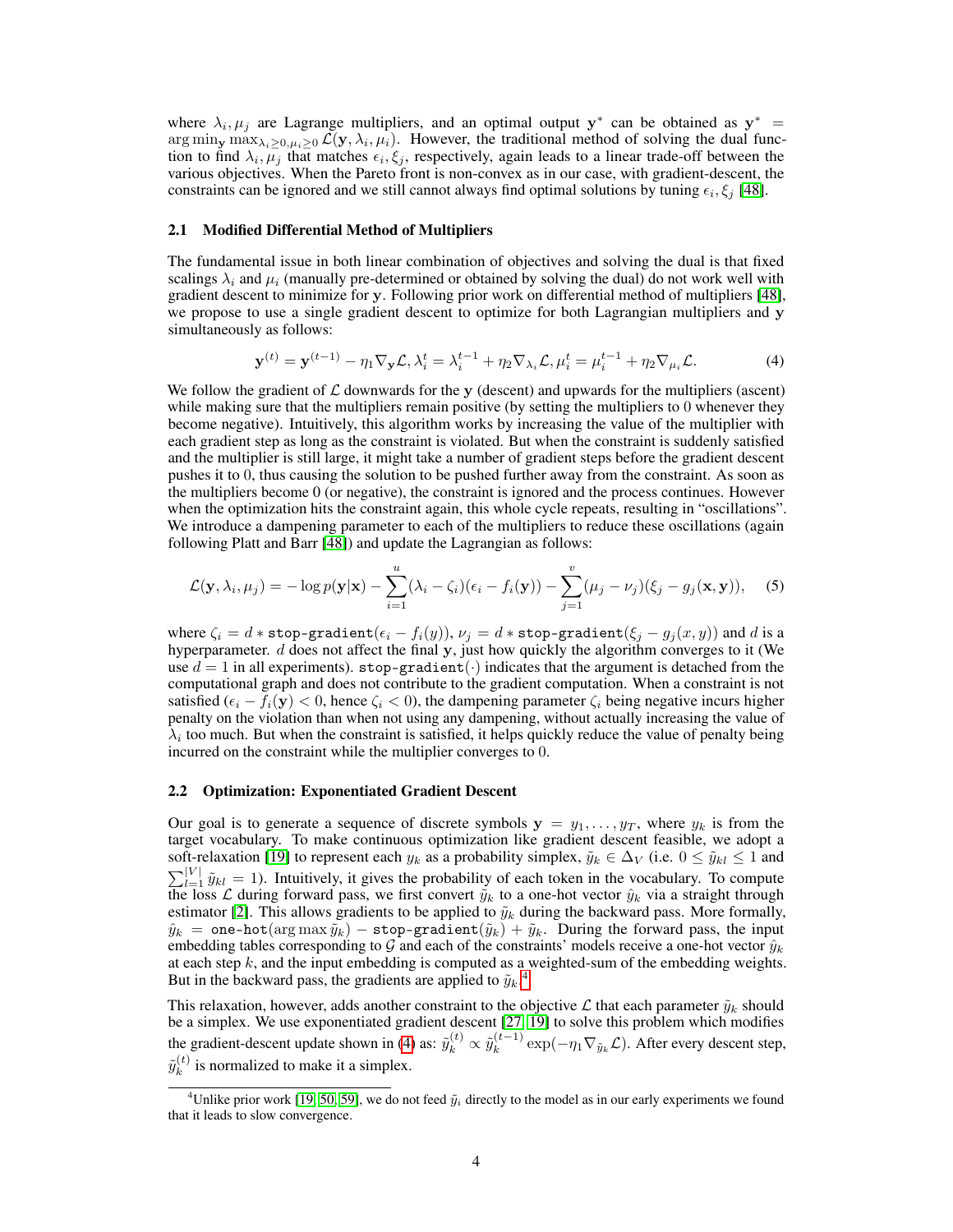#### 2.3 Preventing adversarial solutions: Annealing the thresholds

Finally, it is well known that most neural network based models are not robust to noise and in fact gradient-based methods have been used to generate adversarial examples for text classifiers [\[59\]](#page-12-6). We find in our early experiments that using these models to define constraints can also lead to such cases where the constraints are rapidly satisfied but the generated sentences are disfluent. To prevent this issue, we introduce an annealing schedule [\[47\]](#page-11-13) during the gradient descent where we start with relaxed thresholds  $\epsilon_i, \xi_j$  such that they are all satisfied and only the primary loss  $-\log p(\mathbf{y}|\mathbf{x})$  is active. As the optimization progresses, we gradually decrease the value of the thresholds causing the constraints to get violated resulting in the optimization gradually shifting to updating y to satisfy them. The exact schedule we use is described in the next section.

The final decoding algorithm we use in all our experiments is described in the Appendix algorithm 1.

# 3 Experimental Setup

We evaluate MUCOCO on the following controlled generation tasks: reinforcing target style in text generated by a style transfer model [§3.1](#page-4-0) and adding formality to a machine translation model ([§3.2\)](#page-6-0). Additionally, we conduct a qualitative analysis of rewriting a product review to adhere to multiple expected attributes like formality, sentiment magnitude, and age group of the author ([§4\)](#page-7-0). These tasks include constraints corresponding to both expected attributes in the target sentence (like formality) as well as both source and target sentences (like semantic similarity) with up to 6 constraints per task.

**Implementation Details** For a given sentence length T, we initialize each simplex  $\tilde{y}_1, \ldots, \tilde{y}_T$ uniformly over the vocabulary. We use exponentiated descent learning rate of  $\eta_1 = 50$  for y and ascent learning rate of  $\eta_2 = 2.0$  for the multipliers, and run the optimization for 100 steps. Given all intermediate solutions  $y^{(t)}$ , we choose the one which satisfies the constraints and has the minimum value of the primary objective. For each constraint, we use the following annealing schedule: we start with an initial value and linearly decrease it at step 40 until it reaches the desired value at step 80, after which we keep it constant. Additionally, since the length of the target sequence is not known in advance, we first greedily decode from  $G$  till the end-of-sentence token is generated resulting in a sequence of length L. We then use our approach for each  $T \in \{L-5,\ldots,L+5\}$  and choose the one which (a) satisfies all the constraints and (b) has the minimum value of the primary objective. However, this optimization objective is highly non-convex and may get stuck in a local minimum where constraints are not satisfied. If none or partial constraints are satisfied, we choose the output based on (b).

#### <span id="page-4-0"></span>3.1 Style Transfer

We begin with a style-transfer task, a task aiming to faithfully and fluently rewrite a given sentence such that a desired writing style is reflected in the generation. This task has been widely studied [\[22,](#page-10-15) [58,](#page-12-7) [29,](#page-11-5) among others] and differs from related tasks like sentiment transfer [\[61,](#page-12-8) [33,](#page-11-14) [34\]](#page-11-15) where flipping the sentiment usually comes at the cost of changing meaning.

Style transfer is usually evaluated across three dimensions: (1) does the output sentence conform to the expected style; (2) does the output sentence preserve the input's meaning; and (3) is the generated sentence fluent. Most prior work in style transfer focused on devising training objectives serving as proxy for the desired outcomes, for example, back-translation [\[49,](#page-11-16) [33\]](#page-11-14) or paraphrasing [\[29\]](#page-11-5) for content preservation and language modeling for style and fluency. But depending on training algorithm and available data, there is often an observed trade-off between transfer and content-preservation [\[49,](#page-11-16) [33\]](#page-11-14). To that end, we add the desired attributes via explicit constraints when decoding from an existing style transfer model.

More specifically, we consider the task of informal to formal transfer [\[53\]](#page-12-9) with the state-of-the-art unsupervised model STRAP from Krishna et al. [\[29\]](#page-11-5). This model is trained in an unsupervised fashion by (1) generating a pseudo-parallel corpus by paraphrasing each formal sentence in the training set (which results in a demotion of stylistic attributes), and (2) training an inverse-paraphrase model to translate paraphrases back to the original formal style. At test time, given an informal input sentence x, the model first generates its paraphrase z, then using an inverse-paraphrase model to generate the output  $\hat{y}$ . We train this model by fine-tuning GPT2 (345M) [\[51\]](#page-11-0) with the GYAFC Corpus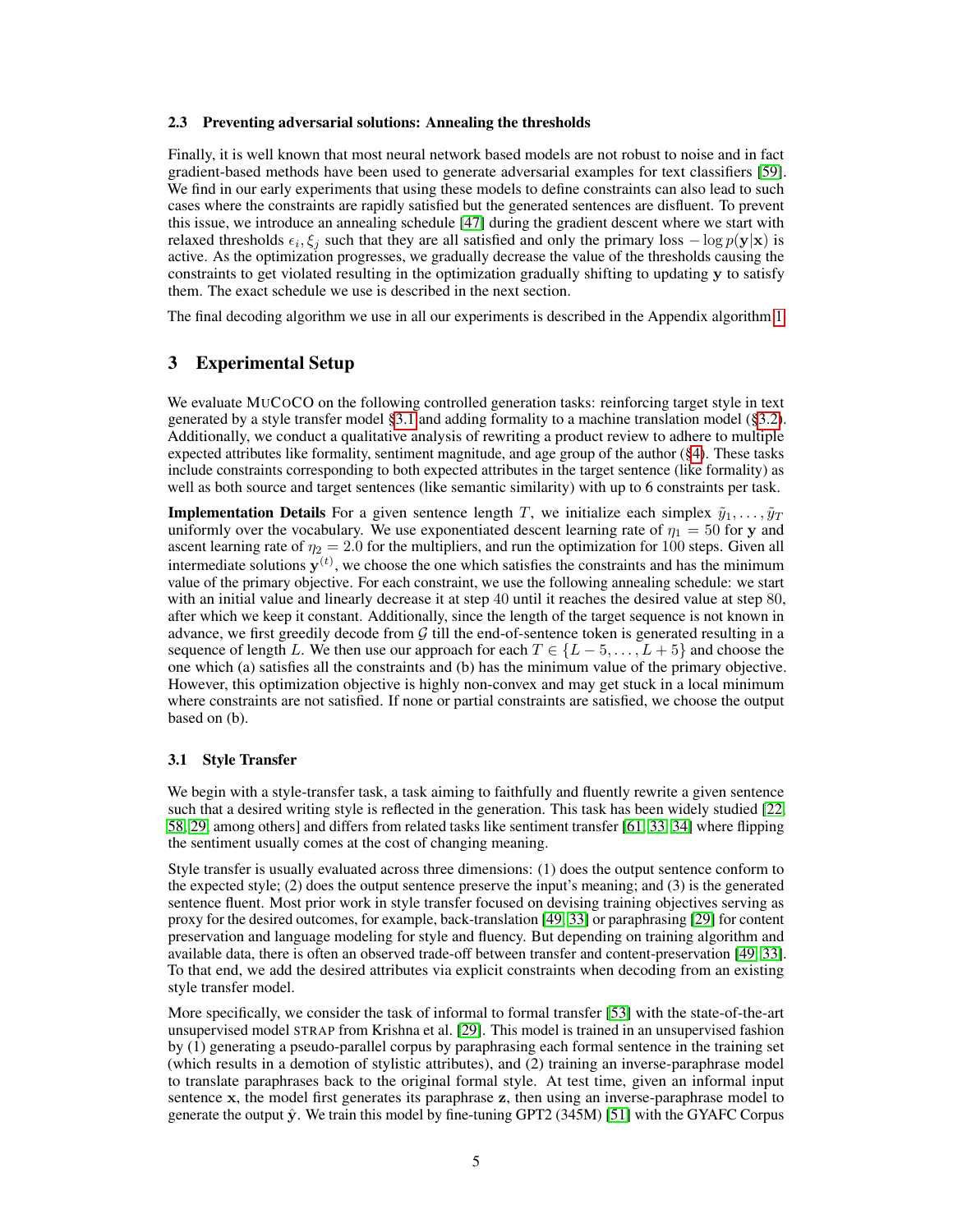(Entertainment/Music domain; around 50K formal sentences) [\[53\]](#page-12-9) and evaluate it on the provided test set containing 1312 informal sentences. Krishna et al. [\[29\]](#page-11-5) report best results with greedy decoding. In MUCOCO we modify the decoding algorithm by considering the negative log-probability of  $\bf{v}$ given z according to the model as the primary objective, and incorporate the following constraints:

Formality: We train a binary classifier  $p_{\text{FORMAL}}(\mathbf{y})$  by fine-tuning GPT2 on the same GYAFC training corpus, following default hyperparameter choices provided in [HuggingFace](https://huggingface.co/transformers/training.html) [\[70\]](#page-12-10). This classifier outputs the formality probability of a sentence y. We add this output as a constraint to the decoder as  $-\log(p_{\text{FORMAL}}(\mathbf{y})) < -\log(0.5)$ . In other words, the constraint is satisfied if the classifier assigns at least 0.5 probability of the output y being formal. We initialize the threshold to 10.0 which is later annealed to  $-\log(0.5)$ .

Semantic Similarity: Since the baseline style-transfer model takes as input the paraphrase z and not the original text x, it is susceptible to losing some of the original content in x while generating y. To ensure content preservation we incorporate two kinds of objectives: (1) USIM( $x, y$ ) =  $\text{cosine}(M(x), M(y))$  [\[55\]](#page-12-5) where M outputs a continuous vector representation of a given sentence. Similarity between x and y is measured by cosine similarity of their respective representations. (2)  $WMD(x, y)$  takes as input bags of word embeddings of the two sentences and computes the Word Mover's Distance between them [\[32\]](#page-11-17). This distance is computed by solving a linear program. We adapt the alternating optimization procedure described in [\[31\]](#page-11-18) to make this loss differentiable through the program. Intuitively, while USIM computes similarity between sentences taking context into account, it can be less robust to certain missing or repeating tokens, whereas WMD measures lexical overlap between input sentences acting as a proxy for coverage. We discuss the two losses in more detail in Appendix D. To compute the thresholds for constrained optimization, we compute the average value of the two functions on the development set in the same corpus. We use USIM  $\leq 0.15$ and WMD  $\leq 0.4$  as the final constraints (with initial threshold values of 2.0 for each).

Baselines and Evaluation Metrics We compare MUCOCO with the following baselines:

NO-CONSTRAINTS: We decode directly from the model greedily without any constraints. This replicates the best result reported by Krishna et al. [\[29\]](#page-11-5). We do not use continuous optimization to do unconstrained decoding as it has been shown to perform similarly to left-to-right decoding in prior work [\[19\]](#page-10-5).

FUDGE: Introduced by Yang and Klein [\[72\]](#page-12-1), this method decodes in an autoregressive manner. It modifies the output vocabulary distribution at every step by interpolating the language model probability with that of a formality classifier. This classifier is trained to predict the probability of entire sentence being formal given only a prefix (we train it similarly to  $p_{\text{FORMAL}}(\mathbf{y})$  by fine-tuning GPT2). This method only works with categorical features like formality and is not extensible to constraints like semantic similarity. We decode using the hyperparameters recommended in [\[72\]](#page-12-1).

To show the benefits of the constrained optimization setup, we show additional comparisons with a linear combination of objectives in Appendix C

Following the baseline model Krishna et al. [\[29\]](#page-11-5), we evaluate the generated sentences with the following metrics: (a) **fluency** or grammatical wellformedness measured by the accuracy of a RoBERTa-based classifier model [\[41\]](#page-11-19) trained on CoLA [\[65\]](#page-12-11), averaged over all outputs, (b) **transfer**: measured by a RoBERTa-based classifier model [\[41\]](#page-11-19) trained on the GYAFC training corpus, and finally (c) WSIM [\[68\]](#page-12-12), a subword embedding based similarity model trained on a large-scale paraphrase corpus which performs well on STS benchmarks [\[4\]](#page-10-16) as well. We measure this metric both with respect to the input and the provided references.<sup>[5](#page-5-0)</sup> In addition, we also report USIM.

Results The style transfer results are summarized in table [1.](#page-6-1) If we only incorporate a formality constraint, we observe that compared to FUDGE our method significantly improves transfer accuracy at the expense of content preservation. Adding semantic similarity constraints on the other hand improves both transfer as well as content preservation with the largest gains achieved when all the constraints are considered together. Qualitative analysis shows that MUCOCO's outputs are typically more fluent and have stronger formality signals, but all of the models are prone to propagating errors from the paraphrasing model (see examples in the Appendix table 4).

<span id="page-5-0"></span> ${}^{5}$ Each input sentence has 4 references, we choose the highest WSIM value to compute the average.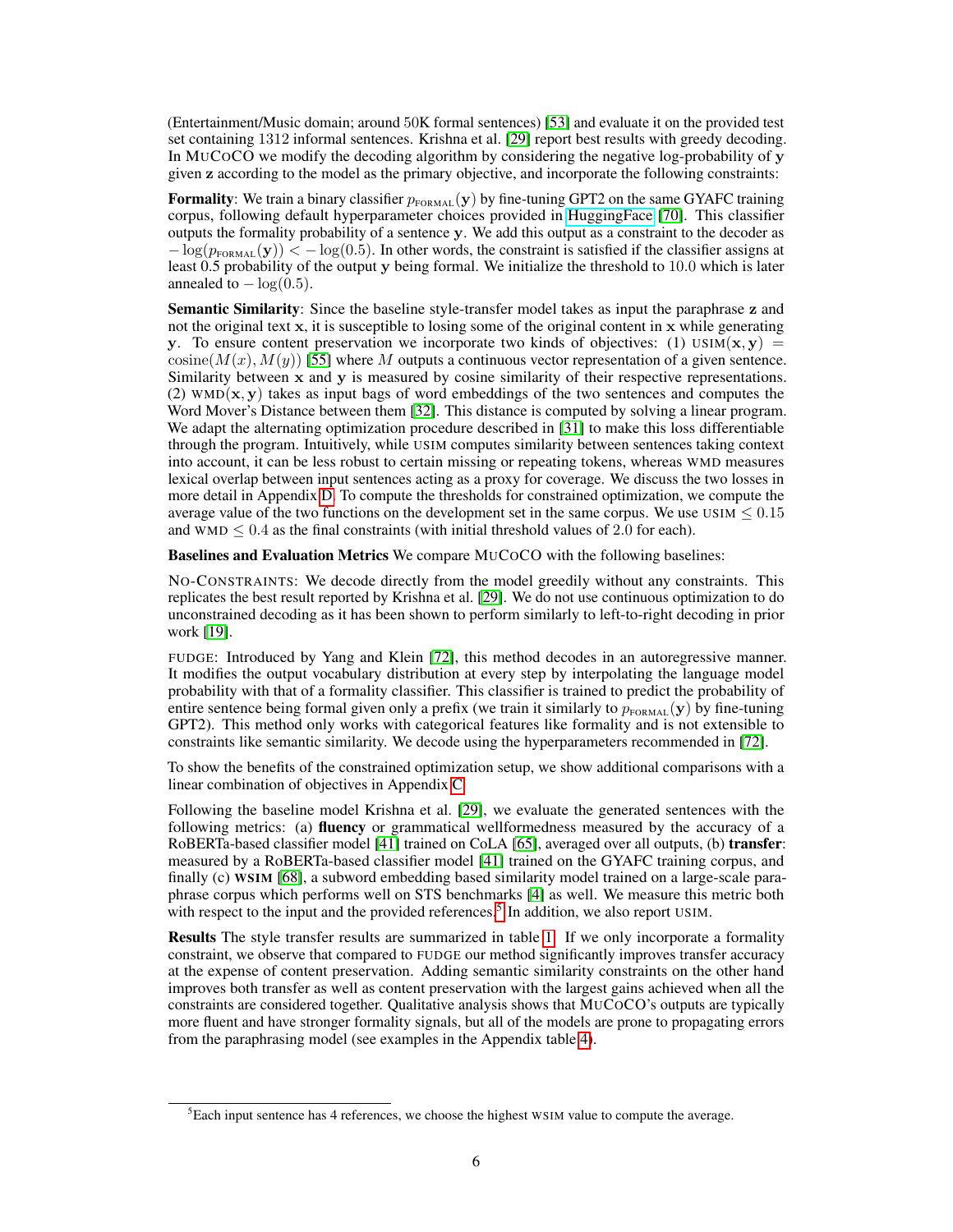<span id="page-6-1"></span>

|               |                                 |                |                 | Content<br><b>Preservation</b><br>(w.r.t. input) |             | Content<br><b>Preservation</b><br>(w.r.t. ref) |             |
|---------------|---------------------------------|----------------|-----------------|--------------------------------------------------|-------------|------------------------------------------------|-------------|
| <b>Method</b> | <b>Constraint</b>               | <b>Fluency</b> | <b>Transfer</b> | <b>WSIM</b>                                      | <b>USIM</b> | <b>WSIM</b>                                    | <b>USIM</b> |
| <b>STRAP</b>  | None                            | 91%            | 78%             | 0.69                                             | 0.77        | 0.72                                           | 0.80        |
| <b>FUDGE</b>  | FORMAL(V)                       | $90\%$         | 85%             | 0.71                                             | 0.77        | 0.73                                           | 0.81        |
| MUCOCO        | FORMAL(V)                       | 89%            | 93%             | 0.67                                             | 0.75        | 0.72                                           | 0.78        |
| MUCOCO        | USIM(x, y)                      | 92%            | 85%             | 0.71                                             | 0.78        | 0.74                                           | 0.81        |
| MUCOCO        | $USIM(x, y)$ , WMD $(x, y)$     | 92%            | 87%             | 0.73                                             | 0.79        | 0.77                                           | 0.86        |
| MUCOCO        | SIM(x, y), WMD(x, y), FORMAL(y) | 93%            | $92\%$          | 0.71                                             | 0.79        | 0.75                                           | 0.84        |

Table 1: Automatic evaluation of fluency, formality transfer, and content preservation for informal-toformal style transfer models.

#### <span id="page-6-0"></span>3.2 Style-controlled Machine Translation

We now evaluate MUCOCO in the task of formality transfer in machine translation. Given a trained MT model, decoding is often done using beam search and the highest probability beam candidate is chosen as the final output. Prior work has explored adding rule-based or heuristic constraints such as length penalty or coverage [\[71\]](#page-12-13) to rerank beam candidates, and adding lexical constraints like penalizing n-gram repetitions [\[21\]](#page-10-17). In this experiment, we target sentence-level constraints which are otherwise difficult to incorporate in a left-to-right decoding process. Given a trained MT model and the source text x, we use negative log-probability of the translation y under the MT model as our primary objective and incorporate the following constraints for decoding in different combinations:

**Cross-lingual Similarity** Similar to USIM, we define  $XSIM(\mathbf{x}, \mathbf{y}) = \text{cosine}(CM(x), CM(y)),$ where  $CM$  is a multilingual encoder trained by distilling a monolingual model like M described earlier [\[56\]](#page-12-14). More details of training are available in the Appendix D. Averaging across the development set, we use 0.2 as the threshold for the constraint.

Formality Unlike style transfer, where the goal is to rewrite text in the desired style, here we seek to generate translations in a desired style directly from an MT model which was not explicitly trained to conform to a specific style. We train a classifier  $p_{\text{FORMAL}}(\mathbf{y})$  similarly to one described in previous section by fine-tuning GPT2, but with a different input-embedding table to match the vocabulary of the decoder of the MT model. Again, we use  $\log p_{\text{FORMAL}}(\mathbf{y}) > \log(0.5)$  as the constraint.

Baselines and Evaluation Metrics We compare MUCOCO with the following two baselines:

BEAMSEARCH: We decode directly from the translation model with a beam search of size 5.

FUDGE [\[72\]](#page-12-1): defined similarly as in the style transfer task but trained to match the decoder vocabulary. As mentioned before, FUDGE only works with categorical attributes like formality and is not easily extensible to constraints like cross-lingual similarity. We use the recommended hyperparameters by Yang and Klein [\[72\]](#page-12-1) for decoding.

In Yang and Klein [\[72\]](#page-12-1), the authors also compare FUDGE with other baselines such as PPLM [\[8\]](#page-10-4) and BEAMSEARCH followed by style transfer. They show that FUDGE vastly outperforms these baselines. Hence, we only show comparisons with FUDGE in this work. We evaluate along the following metrics: (a) BLEU [\[46\]](#page-11-20): a standard metric for evaluating MT, (b) BERTScore [\[75\]](#page-12-15): an embedding-based metric which is more robust to changes in surface forms of the words than BLEU. (b) **transfer**: the same RoBERTa-based formality classifier as in our style transfer experiments. We also report XSIM, the constraint we use for decoding.

We experiment with French to English translation with a subset of the OpenSubtitles test set [\[38\]](#page-11-21) containing 13[6](#page-6-2)0 sentence pairs.<sup>6</sup> This test set contains informal spoken language for both source and target. For the primary objective, we use the Marian Transformer based French (fr) to English (en) model [\[24\]](#page-10-18) through Huggingface. We summarize the results of this experiment in table [2](#page-7-1) with selected examples in the Appendix table 5.

<span id="page-6-2"></span><sup>&</sup>lt;sup>6</sup>We create this subset by filtering the original test set to contain only sentence pairs for which beam search translations are classified as informal.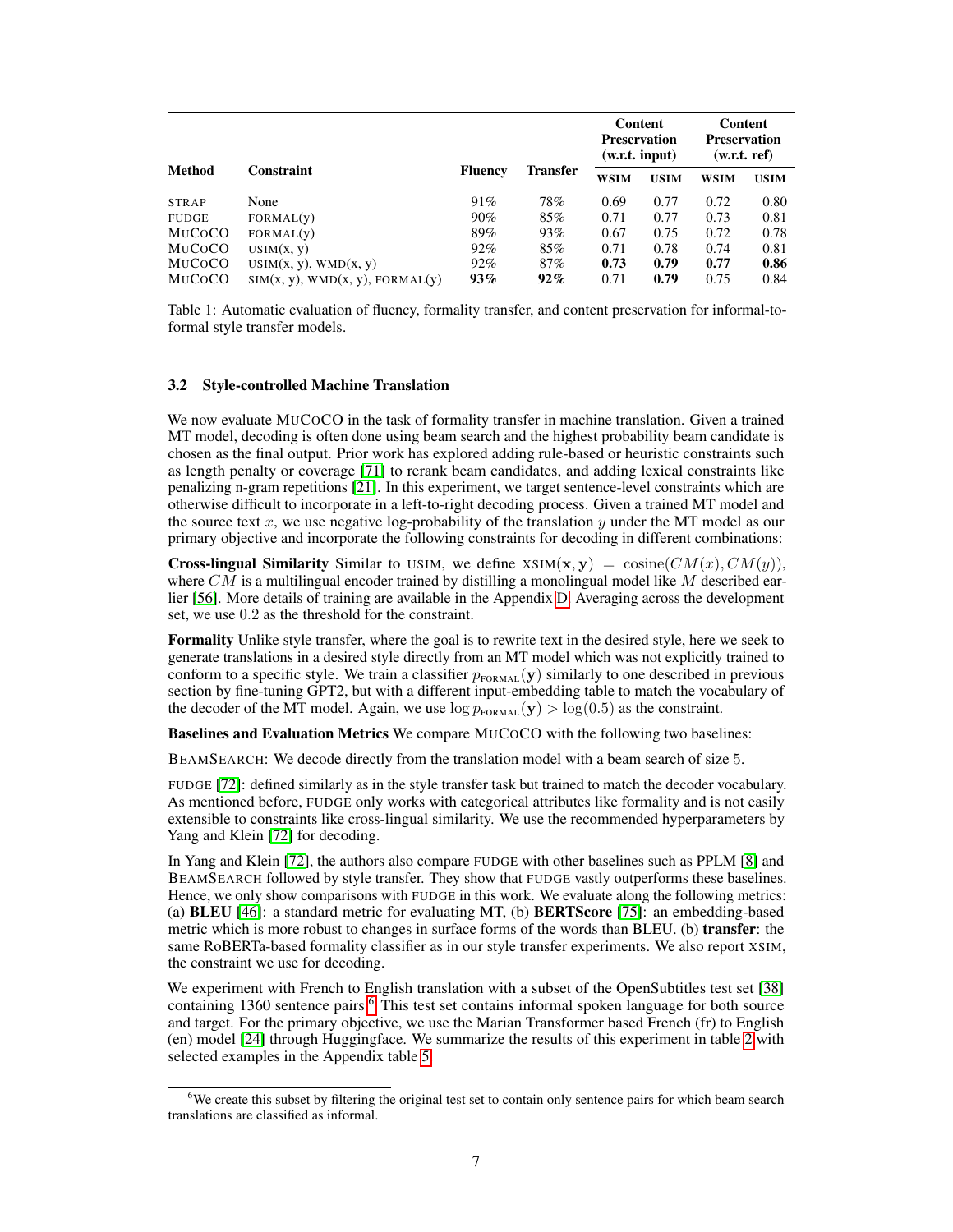<span id="page-7-1"></span>

| <b>Method</b>     | <b>Constraint</b>            | <b>BLEU</b> | <b>BertScore</b> | Formality $(\% )$ | <b>XSIM</b> |
|-------------------|------------------------------|-------------|------------------|-------------------|-------------|
| <b>BEAMSEARCH</b> | None                         | 42.1        | 0.932            | $0\%$             | 0.85        |
| MUCOCO            | XSIM(x, y)                   | 42.7        | 0.939            | 4%                | 0.88        |
| <b>FUDGE</b>      | FORMAL(y)                    | 39.2        | 0.922            | 6%                | 0.83        |
| MUCOCO            | FORMAL(y)                    | 37.5        | 0.913            | $30\%$            | 0.83        |
| MUCOCO            | FORMAL $(y)$ , XSIM $(x, y)$ | 39.8        | 0.935            | 23%               | 0.86        |

Table 2: Results of style-controlled machine translation experiments.

Results By just using a cross-lingual similarity metric without modifying the model at all, we observe +0.6 improvement in BLEU score as well as BERTScore. Adding a formality constraint leads to considerable gain in formality of the outputs with a drop in BLEU; using both XSIM and FORMAL helps recover some of the drop. The drop in BLEU is unsurprising: since BLEU is a surface-level metric it naturally penalizes the translations that are rephrased to conform to formality constraints. Indeed, as shown in table 5, adding a formality constraint leads to changes in sentence structure and vocabulary. On the other hand, we see improvements in BERTScore which is an embedding-based metric, more robust to paraphrasing.

To further validate our results, we conduct a human evaluation of the generated translations. We randomly sample 100 source sentences and their translations generated by beam search and MUCOCO with both FORMAL and XSIM constraints. Two annotators (highly proficient in French and English) to rank the translations on faithfulness (is the source meaning reflected in the translation?) and formality. The options are randomized. On the translation pairs where both annotators agree (79 out of 100), the ones generated by our method were favored by annotators 37% percent of the time, while beam search translations were favored only 18% of the time, and 21% translations were equally favored.

# <span id="page-7-0"></span>4 Discussion

Simultaneously controlling several attributes One of the main advantages of our proposed approach is its flexibility to introduce any number of constraints (as long as they are differentiable) to the decoding objective. To illustrate this advantage we consider the following problem: given a sentence annotated with following attributes: age group of the author, formality, and sentiment magnitude, rewrite it such that any chosen combination of the attributes are modified while keeping the others fixed and the content preserved [\[42,](#page-11-22) [33\]](#page-11-14). For our primary objective, we use a inverse-paraphrasing model as defined in [§3.1](#page-4-0) which we train on a corpus of Yelp Reviews<sup>[7](#page-7-2)</sup> [\[49\]](#page-11-16). First, we paraphrase each sentence in the corpus as described in Krishna et al. [\[29\]](#page-11-5) creating a pseudo-parallel corpus (of reviews and their paraphrases) and train  $G$  as an inverse-paraphrase model to translate the paraphrases back to the original reviews. We use USIM and WMD for semantic similarity constraints and three classifiers for (a) age group of the author (binary;  $<$  30 years or  $>$  30 years); (b) formality of the review (binary: informal or formal); (c) sentiment magnitude (five-class classifier ratings of 1 to 5). Here we focus on sentiment amplification rather than transfer. That is, changing the 4-star rating of an input to 5 (or 2 to 1). Details of the classifiers and the data used are provided in Appendix  $D.2<sup>8</sup>$  $D.2<sup>8</sup>$  $D.2<sup>8</sup>$ Table 6 shows examples of generated sentences with different combinations of attribute values. We do not focus on sentiment transfer in this setting (e.g. changing a 1-star review to 5-star review) because it also changes the meaning of the utterance making semantic similarity and sentiment constraints incompatible with each other where satisfying one violates the other.

**Finding other solutions on the Pareto front** As described in [§2,](#page-1-0) the thresholds  $\epsilon, \xi$  are tunable hyperparameters that allow us to find different solutions on the Pareto front. In our experiments so far, based on expected outcomes and how the constraints are defined, we showed results with only one threshold for each constraint. For example, ideally for a well-calibrated text classifier based constraint, this technique should be able to find solutions for any probability as threshold, but most neural-network based classifiers are not well-calibrated and predict the highest probability output as the label, hence a natural threshold for binary-classifiers is a label probability  $> 0.5$ . In Appendix

<span id="page-7-3"></span><span id="page-7-2"></span> $7$ This corpus is sentence-tokenized and lowercased with 2.2M sentences not labeled for any attributes.

 $8$ Due to lack of an established benchmark for this task and due to many possible combinations of attributes, we do not report quantitative results.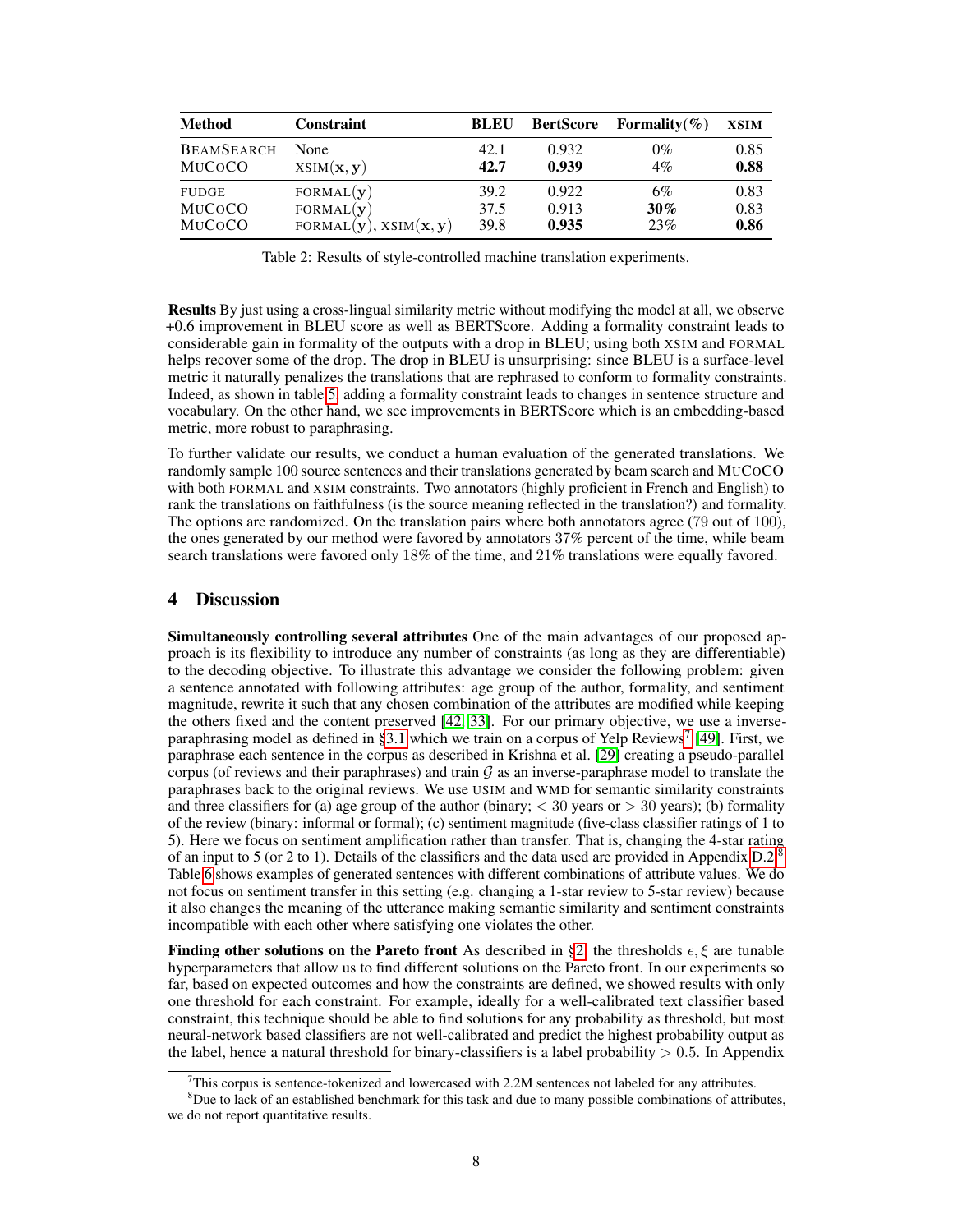table 8, we show how the outputs change if we modify this threshold to different values. We observe that in most cases the optimization converges to generate words more commonly associated with formality. On the other hand, semantic similarity between two sentences is even harder to define, is less robust to noise, and varies with writing styles of the input sentences. As shown, increasing this threshold for semantic similarity can lead to repetitions and disfluency.

Speed and memory requirements The presented decoding algorithm treats each token in the output sequence y as a parameter for gradient-descent which involves multiple forward and backward passes through the primary generative model  $\mathcal G$  as well as attribute models. Given an expected sequence length L, it optimizes  $L \times V$  parameters which is both memory and time intensive compared to left-to-right decoding. For example, on a single GeForce RTX 2080 Ti (12GB) on which we run all presented experiments, with a batch size of 1, our approach takes approximately 90 minutes on average to decode around 1200 sentences compared to around 20 minutes for FUDGE [\[72\]](#page-12-1) with a single constraint. For reference, unconstrained beam-search takes 2-5 minutes. Given enough GPU capacity, however, this approach can easily be extended to larger-batches to improve decoding speed. We do not conduct this experiment due to limited available resources. Using 16-bit floating point operations, this can further be improved. Another way of improving memory efficiency would be to optimize not for tokens directly but instead optimize for token embeddings [\[30\]](#page-11-9). This formulation also removes the requirement for all the models to share a vocabulary. We plan to investigate this in future work. Finally, given the capability of this approach to incorporate multiple constraints, it can also be used to generate pseudo-parallel data with different attribute combinations which then could be used to train supervised models for attributes for interest resulting in faster models at inference.

## 5 Ethical considerations

Language generation is a growing research area, and state-of-the-art techniques are still not powerful enough to facilitate fine-grained control over generated content. In the current form, large language models have the potential to generate harmful and biased language. For example, language generators are prone to generating toxic [\[15\]](#page-10-19) and non-factual content [\[45\]](#page-11-2), especially when used maliciously [\[63,](#page-12-16) [64,](#page-12-2) [74\]](#page-12-17). Controlled text generation techniques can be used to mitigate many such problematic biases already encoded in large language models [\[16,](#page-10-1) [1,](#page-9-2) [40\]](#page-11-6). They also have many other positive use-cases, for example, anonymizing personal attributes in written text [\[54\]](#page-12-18), and even aiding authors in avoiding implicit biases in their writing [\[44,](#page-11-23) [14\]](#page-10-20). However, none of the existing approaches, including ours, can sufficiently address these issues yet.

We also caution that there are additional risks of adversarial applications of controlled text generation research. The same algorithms that help us control for content preservation and mitigate biases can be used maliciously, to generate misinformation, incorporate pernicious biases, target specific individuals to influence public opinion and seed polarization via manipulating the generated content. For example, when style transfer techniques are used in conjunction with users' personal attributes such as gender, they can amplify harmful social biases. We thus opted not to include gender transfer in our experiments.

Nevertheless, these issues should not discourage the scientific exploration that will advance the state-of-the-art in many positive usages of controlled text generation, including in machine translation, question answering, summarization, dialogue, etc. In parallel, future research should focus on developing better defense methods against mis-using these models maliciously, in a way that could cause societal harms [\[74\]](#page-12-17).

# 6 Related Work

Recent work on controllable text generation can be divided into two categories. The first focuses on directly training attribute-conditional models either through fine-tuning pretrained models with attribute-specific corpora [\[13,](#page-10-21) [29,](#page-11-5) [5\]](#page-10-22) or via training conditional generative networks [\[33,](#page-11-14) [76,](#page-12-19) [49,](#page-11-16) [73\]](#page-12-20). More broadly, this includes methods for text style transfer. Unlike MUCOCO, these methods are not easily extensible and require training or fine-tuning a new model to incorporate new attributes. For example, CTRL [\[26\]](#page-10-2) train a large scale language model (1.6B parameters) from scratch with 55 control codes capable of generating high-quality text but is very expensive to train. The second line of work, in line with MUCOCO, aims to incorporate control in pre-trained models without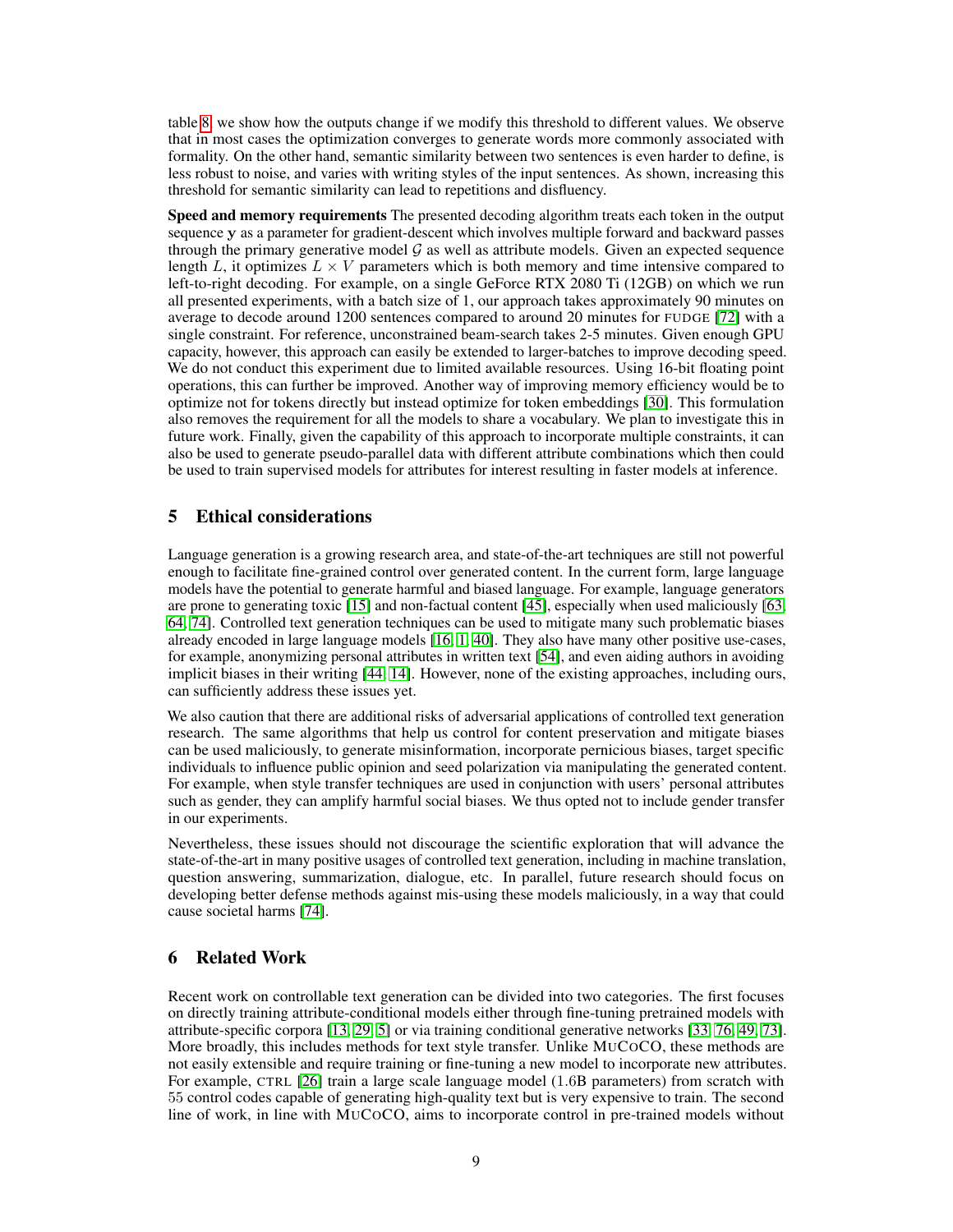retraining them. For example, GEDI [\[28\]](#page-11-3) trains smaller class-conditional LMs and uses them as discriminators for guided generation. More recently, FUDGE [\[72\]](#page-12-1) and DEXPERT [\[40\]](#page-11-6) propose changes to left-to-right decoding in language models by modifying the vocabulary distribution at every step using attribute classifiers and ensemble of language models trained on attribute-specific corpora. Although lightweight, these approaches are, by design, prone to a trade-off between preserving content and enforcing the attributes in the generated text. Also related to this work is NEUROLOGIC DECODING [\[43\]](#page-11-24) which uses approximate search in the discrete space (similar to beam search) to satisfy predicate logic constraints. Our work is most closely related to Plug and Play Language Models [\[8\]](#page-10-4) which use gradients from the attribute models to update the prediction. They work by updating the model activations rather than token probabilities which limits their applicability to only unconditional language models. Furthermore, due to their autoregressive nature, these approaches do not guarantee sequence-level control as they only look at the prefix generated up to a certain step. These are also limited to categorical attributes and can not enforce real-valued controls like semantic similarity.

Gradient-descent based optimization to generate text has been explored in prior work for improving machine translation [\[19\]](#page-10-5), paraphrasing [\[50\]](#page-11-10) and generating adversarial examples [\[59\]](#page-12-6). These methods however rely on linear combinations of various objectives which as we discuss in [§2](#page-1-0) are not optimal for non-convex neural-network based models. This phenomenon has also been studied in multi-task learning [\[36,](#page-11-11) [37,](#page-11-12) [57\]](#page-12-21) where linear combination of multiple task losses is the most common approach and approaches for multi-objective gradient descent have been proposed. These approaches can also be explored for text generation in the future.

# 7 Conclusion

We present MUCOCO, a decoding algorithm for controlled generation from (conditional) language models that flexibly combines pretrained LMs with any differentiable constraints. With experiments on style transfer and controlled machine translation, and multiple combination of constraints, we show the effectiveness of this approach. In addition to its potential applications in factual rewriting and debiasing text, this work holds promise in making language generation models personalizable and adaptive to different dialects or even individual speakers, since MUCOCO re-uses pre-trained LMs without adaptation and can incorporate constraints (e.g., dialect or user properties) trained on very little data. Future work will explore more sophisticated optimization techniques to improve the computational efficiency of our approach, and gradient-descent based methods for sampling [\[67\]](#page-12-22) which will allow to sample from the language models with constraints.

# Acknowledgments

This material is based upon work supported by the National Science Foundation under Grants No. IIS2125201 and IIS2040926, and by the Google faculty research award. The views and opinions of authors expressed herein do not necessarily state or reflect those of the United States Government or any agency thereof. We thank Sebastian Gehrmann for detailed, helpful feedback, Kayo Yin and Artidoro Pagnoni for evaluating our model outputs, Biswajit Paria for helpful discussions, and the anonymous reviewers for much appreciated feedback.

## References

- <span id="page-9-2"></span>[1] E. M. Bender, T. Gebru, A. McMillan-Major, and S. Shmitchell. On the dangers of stochastic parrots: Can language models be too big? In *Proc. FAccT*, 2021.
- <span id="page-9-1"></span>[2] Y. Bengio, N. Léonard, and A. Courville. Estimating or propagating gradients through stochastic neurons for conditional computation, 2013.
- <span id="page-9-0"></span>[3] T. Brown, B. Mann, N. Ryder, M. Subbiah, J. D. Kaplan, P. Dhariwal, A. Neelakantan, P. Shyam, G. Sastry, A. Askell, S. Agarwal, A. Herbert-Voss, G. Krueger, T. Henighan, R. Child, A. Ramesh, D. Ziegler, J. Wu, C. Winter, C. Hesse, M. Chen, E. Sigler, M. Litwin, S. Gray, B. Chess, J. Clark, C. Berner, S. McCandlish, A. Radford, I. Sutskever, and D. Amodei. Language models are few-shot learners. In *Proc. NeurIPS*, 2020.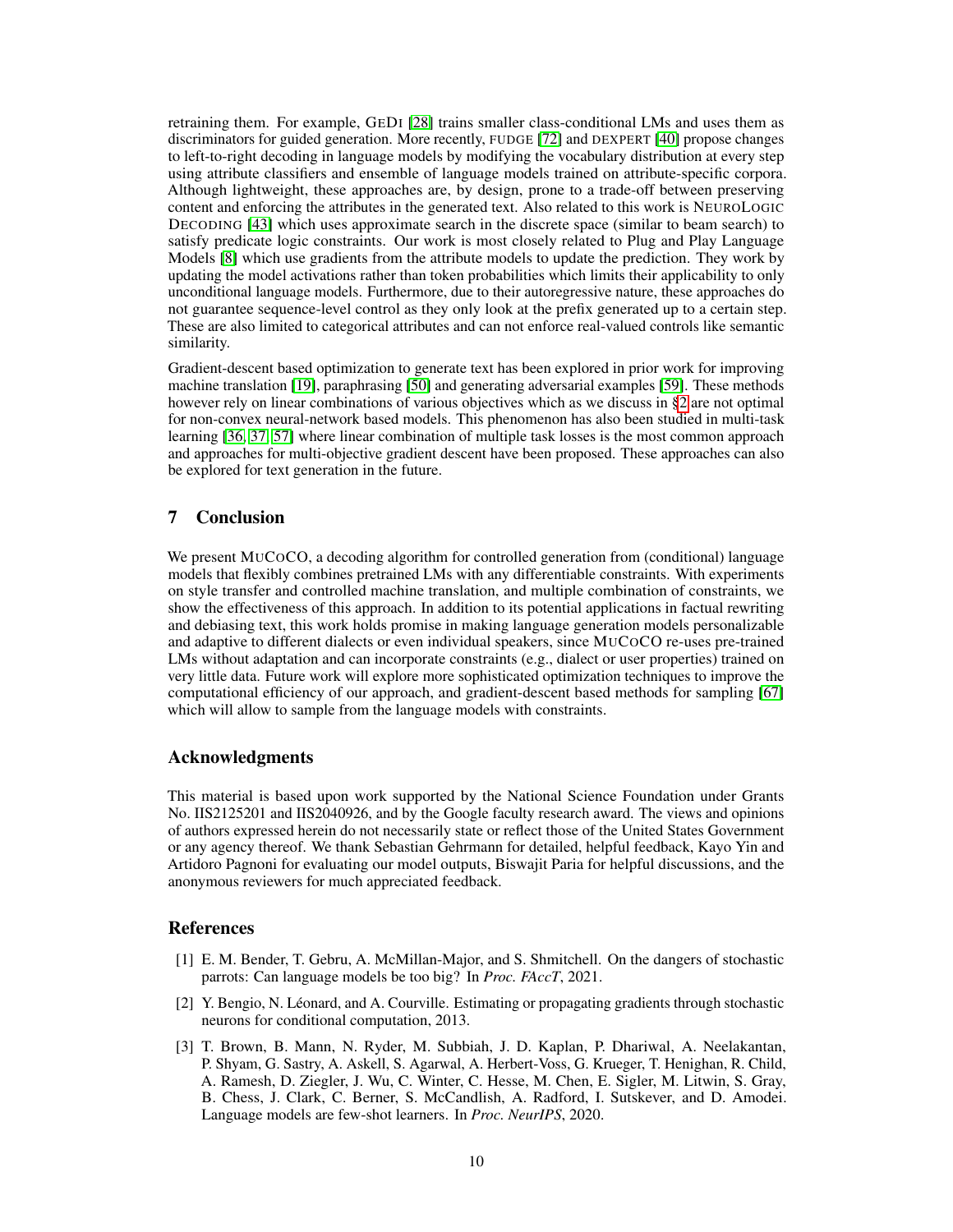- <span id="page-10-16"></span>[4] D. Cer, M. Diab, E. Agirre, I. Lopez-Gazpio, and L. Specia. SemEval-2017 task 1: Semantic textual similarity multilingual and crosslingual focused evaluation. In *Proc. SemEval*, 2017.
- <span id="page-10-22"></span>[5] A. Chan, Y.-S. Ong, B. Pung, A. Zhang, and J. Fu. Cocon: A self-supervised approach for controlled text generation. In *Proc. ICLR*, 2021.
- <span id="page-10-10"></span>[6] Z. Chen, V. Badrinarayanan, C.-Y. Lee, and A. Rabinovich. GradNorm: Gradient normalization for adaptive loss balancing in deep multitask networks. In *Proc. ICML*, 2018.
- <span id="page-10-3"></span>[7] Y. Cheng, Z. Gan, Y. Zhang, O. Elachqar, D. Li, and J. Liu. Contextual text style transfer. In *Findings of EMNLP*, 2020.
- <span id="page-10-4"></span>[8] S. Dathathri, A. Madotto, J. Lan, J. Hung, E. Frank, P. Molino, J. Yosinski, and R. Liu. Plug and play language models: A simple approach to controlled text generation. In *Proc. ICLR*, 2020.
- <span id="page-10-12"></span>[9] G. Debreu. Valuation equilibrium and Pareto optimum. *Proceedings of the National Academy of Sciences*, 1954.
- <span id="page-10-13"></span>[10] J. Degrave and I. Korshunova. How we can make machine learning algorithms tunable. [https://www.engraved.blog/](https://www.engraved.blog/how-we-can-make-machine-learning-algorithms-tunable/) [how-we-can-make-machine-learning-algorithms-tunable/](https://www.engraved.blog/how-we-can-make-machine-learning-algorithms-tunable/), 2020.
- <span id="page-10-0"></span>[11] J. Devlin, M.-W. Chang, K. Lee, and K. Toutanova. BERT: Pre-training of deep bidirectional transformers for language understanding. In *Proc. NAACL*, 2019.
- <span id="page-10-7"></span>[12] S. Edunov, M. Ott, M. Auli, D. Grangier, and M. Ranzato. Classical structured prediction losses for sequence to sequence learning. In *Proc. NAACL*, 2018.
- <span id="page-10-21"></span>[13] J. Ficler and Y. Goldberg. Controlling linguistic style aspects in neural language generation. In *Proc. Workshop on Stylistic Variation*, 2017.
- <span id="page-10-20"></span>[14] A. Field and Y. Tsvetkov. Unsupervised discovery of implicit gender bias. In *Proc. EMNLP*, 2020.
- <span id="page-10-19"></span>[15] S. Gehman, S. Gururangan, M. Sap, Y. Choi, and N. A. Smith. RealToxicityPrompts: Evaluating neural toxic degeneration in language models. In *Findings of EMNLP*, 2020.
- <span id="page-10-1"></span>[16] S. Gehman, S. Gururangan, M. Sap, Y. Choi, and N. A. Smith. Realtoxicityprompts: Evaluating neural toxic degeneration in language models. In *Findings of EMNLP*, 2020.
- <span id="page-10-8"></span>[17] J. Gu, J. Bradbury, C. Xiong, V. O. Li, and R. Socher. Non-autoregressive neural machine translation. In *Proc. ICLR*, 2018.
- <span id="page-10-11"></span>[18] M. Guo, A. Haque, D.-A. Huang, S. Yeung, and L. Fei-Fei. Dynamic task prioritization for multitask learning. In *Proc. ECCV*, 2018.
- <span id="page-10-5"></span>[19] C. D. V. Hoang, G. Haffari, and T. Cohn. Towards decoding as continuous optimisation in neural machine translation. In *Proc. EMNLP*, 2017.
- <span id="page-10-6"></span>[20] S. Hochreiter and J. Schmidhuber. Long short-term memory. *Neural computation*, 1997.
- <span id="page-10-17"></span>[21] C. Hokamp and Q. Liu. Lexically constrained decoding for sequence generation using grid beam search, 2017.
- <span id="page-10-15"></span>[22] Z. Hu, Z. Yang, X. Liang, R. Salakhutdinov, and E. P. Xing. Toward controlled generation of text. In *Proc. ICML*, 2017.
- [23] X. Huang and M. J. Paul. Neural user factor adaptation for text classification: Learning to generalize across author demographics. In *Proc. SEM 2019)*, 2019.
- <span id="page-10-18"></span>[24] M. Junczys-Dowmunt, R. Grundkiewicz, T. Dwojak, H. Hoang, K. Heafield, T. Neckermann, F. Seide, U. Germann, A. Fikri Aji, N. Bogoychev, A. F. T. Martins, and A. Birch. Marian: Fast neural machine translation in C++. In *Proc. ACL System Demonstrations*, 2018.
- <span id="page-10-9"></span>[25] A. Kendall, Y. Gal, and R. Cipolla. Multi-task learning using uncertainty to weigh losses for scene geometry and semantics. In *Proc. CVPR*, 2018.
- <span id="page-10-2"></span>[26] N. S. Keskar, B. McCann, L. Varshney, C. Xiong, and R. Socher. CTRL - A Conditional Transformer Language Model for Controllable Generation. *arXiv preprint arXiv:1909.05858*, 2019.
- <span id="page-10-14"></span>[27] J. Kivinen and M. K. Warmuth. Exponentiated gradient versus gradient descent for linear predictors. *Information and Computation*, 1997.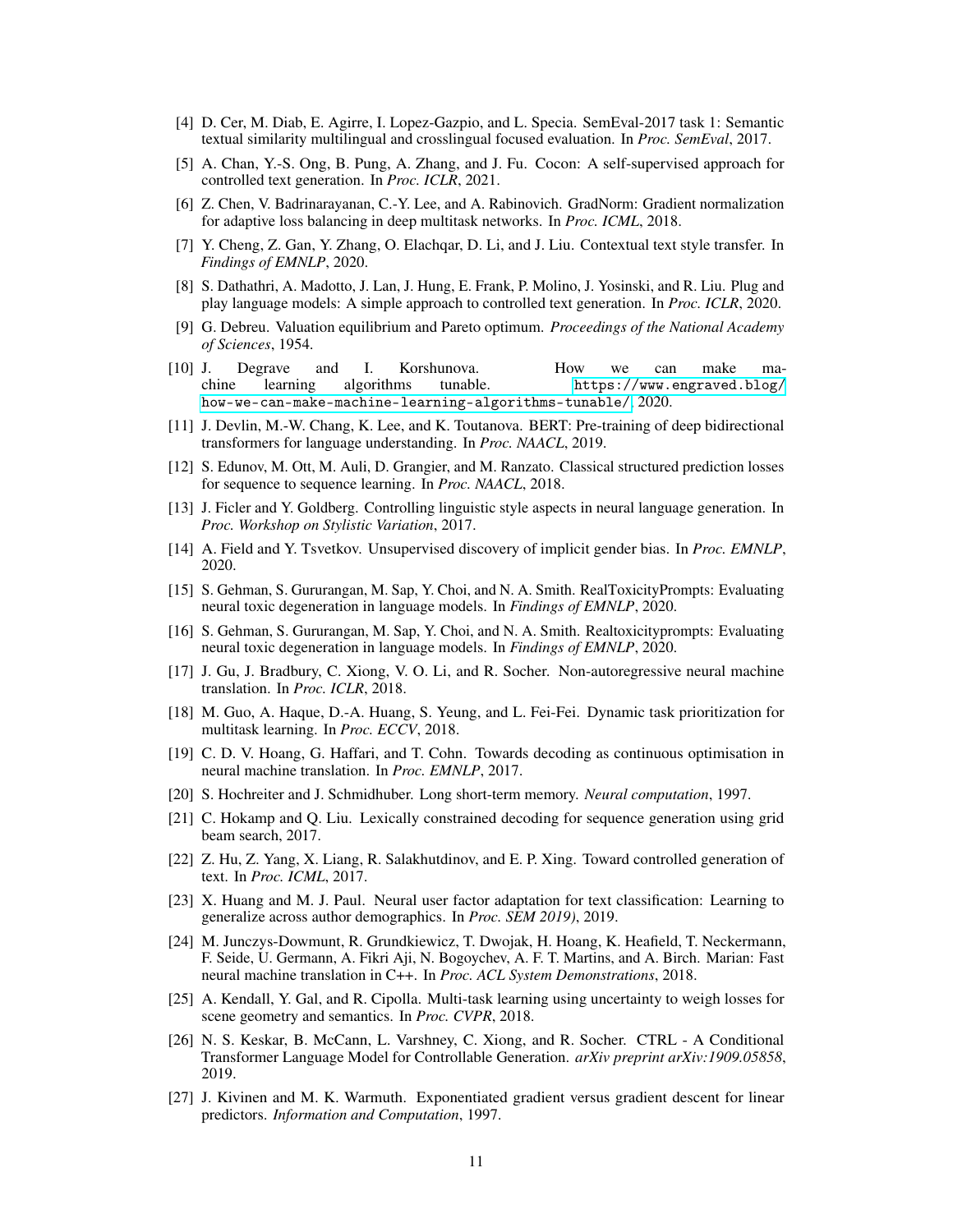- <span id="page-11-3"></span>[28] B. Krause, A. D. Gotmare, B. McCann, N. S. Keskar, S. Joty, R. Socher, and N. F. Rajani. GeDi: Generative discriminator guided sequence generation, 2020.
- <span id="page-11-5"></span>[29] K. Krishna, J. Wieting, and M. Iyyer. Reformulating unsupervised style transfer as paraphrase generation. In *Proc. EMNLP*, 2020.
- <span id="page-11-9"></span>[30] S. Kumar and Y. Tsvetkov. Von Mises-Fisher loss for training sequence to sequence models with continuous outputs. In *Proc. ICLR*, 2019.
- <span id="page-11-18"></span>[31] S. Kumar, S. Chakrabarti, and S. Roy. Earth mover's distance pooling over siamese LSTMs for automatic short answer grading. In *Proc. IJCAI*, 2017.
- <span id="page-11-17"></span>[32] M. Kusner, Y. Sun, N. Kolkin, and K. Weinberger. From word embeddings to document distances. In *Proc. ICML*, 2015.
- <span id="page-11-14"></span>[33] G. Lample, S. Subramanian, E. Smith, L. Denoyer, M. Ranzato, and Y.-L. Boureau. Multipleattribute text rewriting. In *Proc. ICLR*, 2019.
- <span id="page-11-15"></span>[34] J. Li, R. Jia, H. He, and P. Liang. Delete, retrieve, generate: a simple approach to sentiment and style transfer. In *Proc. NAACL*, 2018.
- <span id="page-11-4"></span>[35] X. L. Li and P. Liang. Prefix-tuning: Optimizing continuous prompts for generation. In *Proc. ACL*, 2021.
- <span id="page-11-11"></span>[36] X. Lin, H.-L. Zhen, Z. Li, Q.-F. Zhang, and S. Kwong. Pareto multi-task learning. In H. Wallach, H. Larochelle, A. Beygelzimer, F. d'Alché-Buc, E. Fox, and R. Garnett, editors, *Proc. NeurIPS*, 2019.
- <span id="page-11-12"></span>[37] X. Lin, Z. Yang, Q. Zhang, and S. Kwong. Controllable pareto multi-task learning, 2021.
- <span id="page-11-21"></span>[38] P. Lison and J. Tiedemann. OpenSubtitles2016: Extracting large parallel corpora from movie and TV subtitles. In *Proc. LREC*, 2016.
- <span id="page-11-7"></span>[39] A. Liu, M. Sap, X. Lu, S. Swayamdipta, C. Bhagavatula, N. A. Smith, and Y. Choi. DExperts: Decoding-time controlled text generation with experts and anti-experts. In *Proc. ACL*, 2021.
- <span id="page-11-6"></span>[40] A. Liu, M. Sap, X. Lu, S. Swayamdipta, C. Bhagavatula, N. A. Smith, and Y. Choi. DExperts: Decoding-time controlled text generation with experts and anti-experts. In *Proc. ACL*, 2021.
- <span id="page-11-19"></span>[41] Y. Liu, M. Ott, N. Goyal, J. Du, M. Joshi, D. Chen, O. Levy, M. Lewis, L. Zettlemoyer, and V. Stoyanov. RoBERTa: A robustly optimized BERT pretraining approach, 2019.
- <span id="page-11-22"></span>[42] L. Logeswaran, H. Lee, and S. Bengio. Content preserving text generation with attribute controls. In *Proc. NeurIPS*, 2018.
- <span id="page-11-24"></span>[43] X. Lu, P. West, R. Zellers, R. Le Bras, C. Bhagavatula, and Y. Choi. NeuroLogic decoding: (un)supervised neural text generation with predicate logic constraints. In *Proc. NAACL*, 2021.
- <span id="page-11-23"></span>[44] X. Ma, M. Sap, H. Rashkin, and Y. Choi. PowerTransformer: Unsupervised controllable revision for biased language correction. In *Proc. EMNLP*, 2020.
- <span id="page-11-2"></span>[45] A. Pagnoni, V. Balachandran, and Y. Tsvetkov. Understanding factuality in abstractive summarization with FRANK: A benchmark for factuality metrics. In *Proc. NAACL*, 2021.
- <span id="page-11-20"></span>[46] K. Papineni, S. Roukos, T. Ward, and W.-J. Zhu. BLEU: a method for automatic evaluation of machine translation. In *Proc. ACL*, 2002.
- <span id="page-11-13"></span>[47] B. Paria, C.-K. Yeh, I. E. H. Yen, N. Xu, P. Ravikumar, and B. Póczos. Minimizing FLOPs to learn efficient sparse representations. In *Proc. ICLR*, 2020.
- <span id="page-11-8"></span>[48] J. Platt and A. Barr. Constrained differential optimization. In *Proc. NeurIPS*. American Institute of Physics, 1988.
- <span id="page-11-16"></span>[49] S. Prabhumoye, Y. Tsvetkov, R. Salakhutdinov, and A. W. Black. Style transfer through back-translation. In *Proc. ACL*, 2018.
- <span id="page-11-10"></span>[50] L. Qin, V. Shwartz, P. West, C. Bhagavatula, J. D. Hwang, R. Le Bras, A. Bosselut, and Y. Choi. Back to the Future: Unsupervised backprop-based decoding for counterfactual and abductive commonsense reasoning. In *Proc. EMNLP*, 2020.
- <span id="page-11-0"></span>[51] A. Radford, J. Wu, R. Child, D. Luan, D. Amodei, and I. Sutskever. Language models are unsupervised multitask learners. 2019.
- <span id="page-11-1"></span>[52] C. Raffel, N. Shazeer, A. Roberts, K. Lee, S. Narang, M. Matena, Y. Zhou, W. Li, and P. J. Liu. Exploring the limits of transfer learning with a unified text-to-text transformer. *JMLR*, 2020.